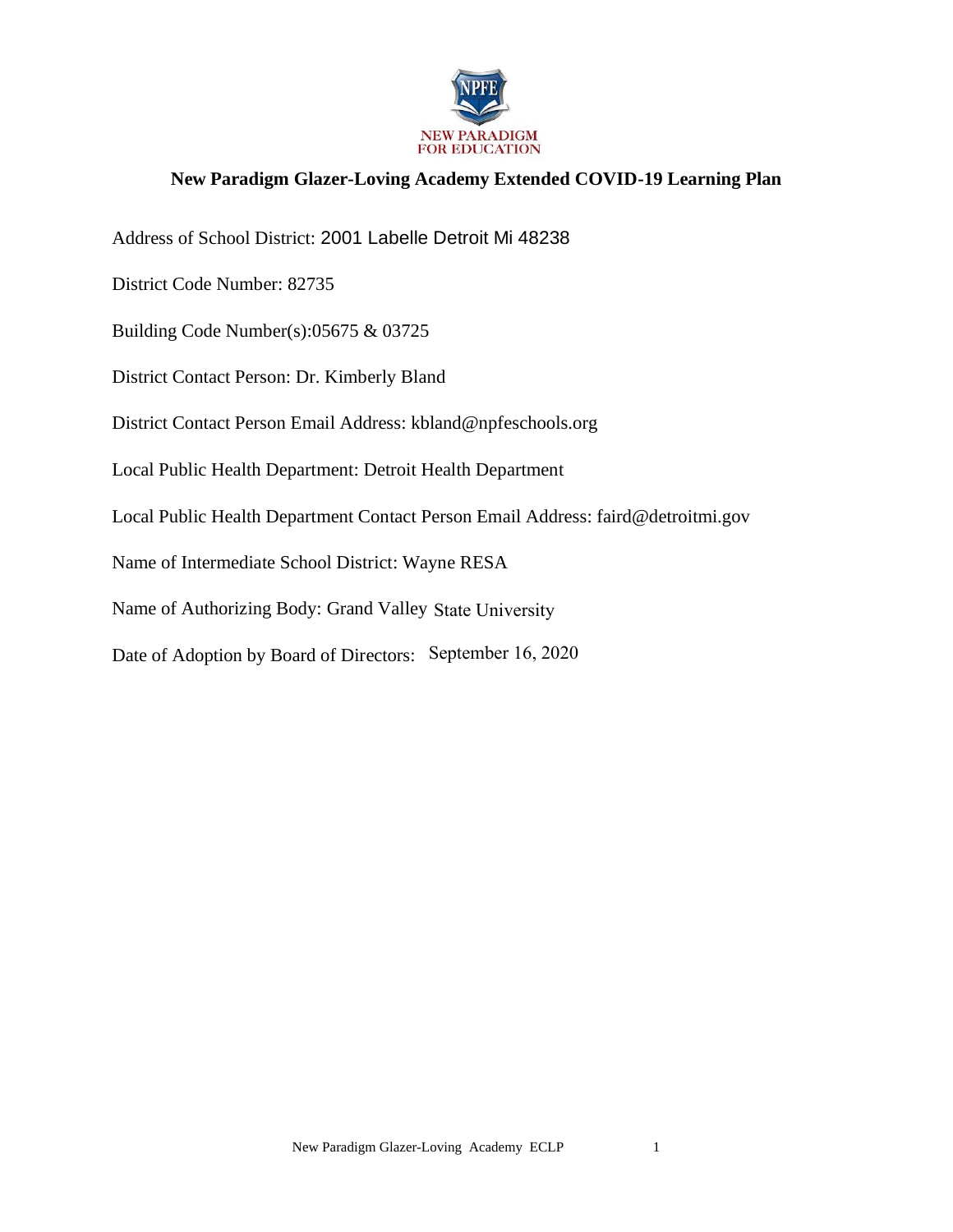

#### **Assurances**

- $\blacksquare$ The Academy will administer an approved benchmark assessment, or local benchmark assessment, or any combination thereof, to all pupils in grades K to 8 to measure proficiency in reading and mathematics within the first nine weeks of the 2020-2021 school year.
- $\blacksquare$ Within thirty days after the approval of its Extended COVID-19 Learning Plan, and every 30 days thereafter, the Academy, at a meeting of its board of directors, will re-confirm how instruction is delivered during the 2020-2021 school year and will solicit public comment, at a public meeting, from the parents or legal guardians enrolled in the Academy.
- If delivering pupil instruction virtually, the Academy will expose each pupil to the academic a. standards that apply for each pupil's grade level or courses in the same scope and sequence as the Academy had planned for that exposure to occur for in-person instruction.
- $\mathbf{r}^{\prime}$ If delivering pupil instruction virtually, the Academy will provide pupils with equitable access to technology and the internet necessary to participate in instruction.
- $\blacksquare$ The Academy will ensure that students with disabilities will be provided with equitable access to instruction and accommodation in accordance with applicable state and federal laws, rules and regulations.
- The Academy, in consultation with a local health department, and district employees, will  $\blacksquare$ develop guidelines concerning appropriate methods for delivering pupil instruction for the 2020-2021 school year that are based on local data that are based on key metrics. A determination concerning the method for delivering pupil instruction shall remain at the Academy Board's discretion. Key metrics that the Academy will consider shall include at least all of the following:
	- o COVID-19 Cases or Positive COVID-19 tests
	- Hospitalizations due to COVID-19  $\circ$
	- o Number of deaths resulting from COVID-19 over a 14-day period
	- o COVID-19 cases for each day for each 1 million individuals
	- o The percentage of positive COVID-19 tests over a 4-week period
	- o Health capacity strength
	- $\circ$ Testing, tracing, and containment infrastructure with regard to COVID-19
- $\blacksquare$ If the Academy determines that it is safe to provide in-person pupil instruction to pupils, the Academy will prioritize providing in-person pupil instruction to pupils in grades K to 5 who are enrolled in the Academy.
- $\blacksquare$ The Academy will ensure that two  $(2)$ , 2-way interactions occur between a pupil enrolled in the Academy and the pupil's teacher or at least one (1) of the pupil's teachers during each week of the school year for at least 75% of the pupils enrolled in the Academy. The Academy will publicly announce its weekly interaction rates at each Academy Board meeting where it reconfirm how instruction is being delivered, beginning 30 days after approval of its Extended COVID-19 Learning Plan, and every 30 days thereafter. The Academy will make those rates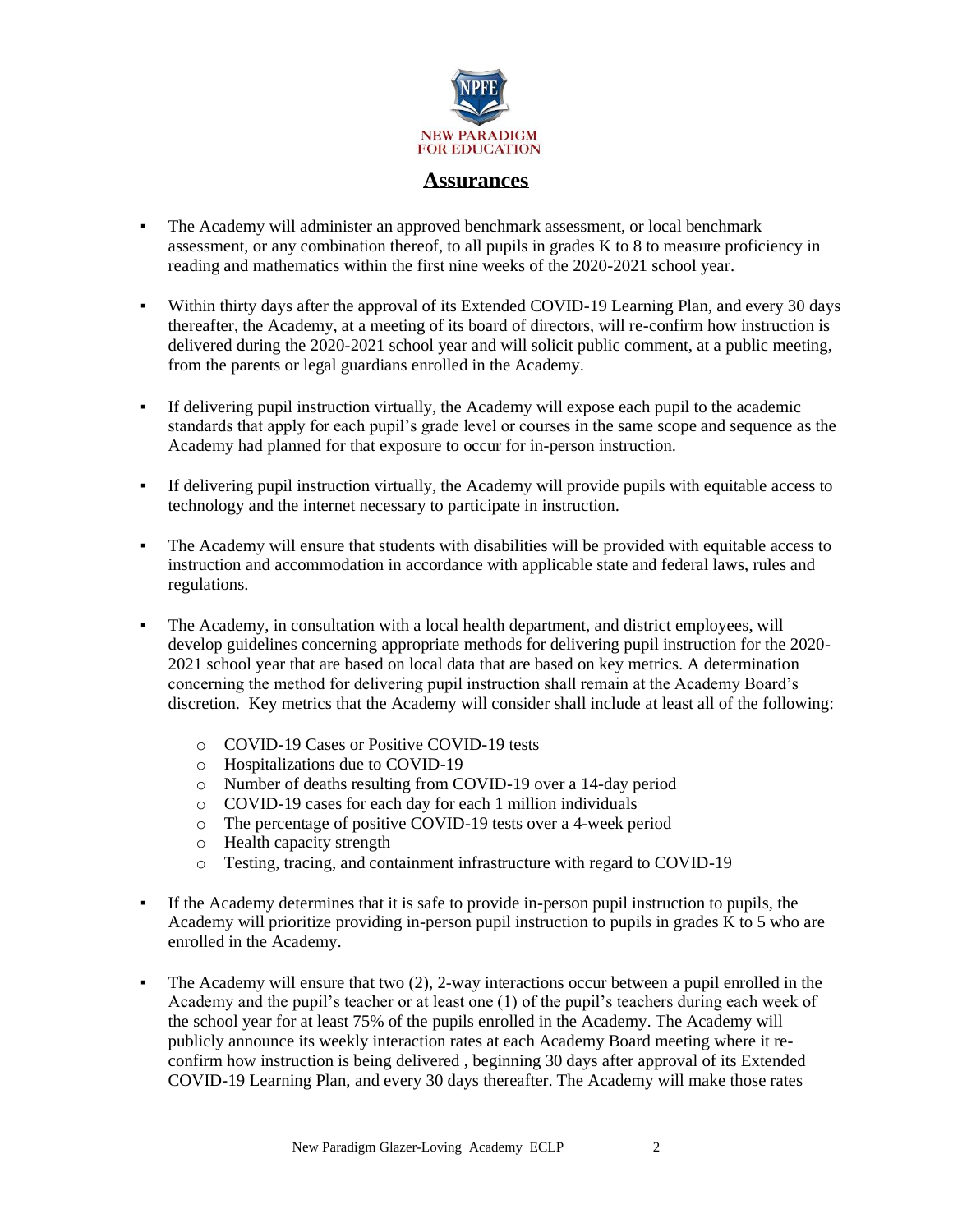

available through the transparency reporting link located on the Academy website each month for the 2020-2021 school year.

▪ The Academy will create and make available on its transparency reporting link located on the Academy's website, a report concerning the progress made in meeting the educational goals contained in its Extended COVID-19 Learning Plan not later than February 1, 2021, for goals its expected would be achieved by the middle of the school year and not later than the last day of school of the 2020-2021 school year for goals the Academy expected would be achieved by the end of the school year.

Monica Eason

President of the Board of Directors

9/25/2020

Date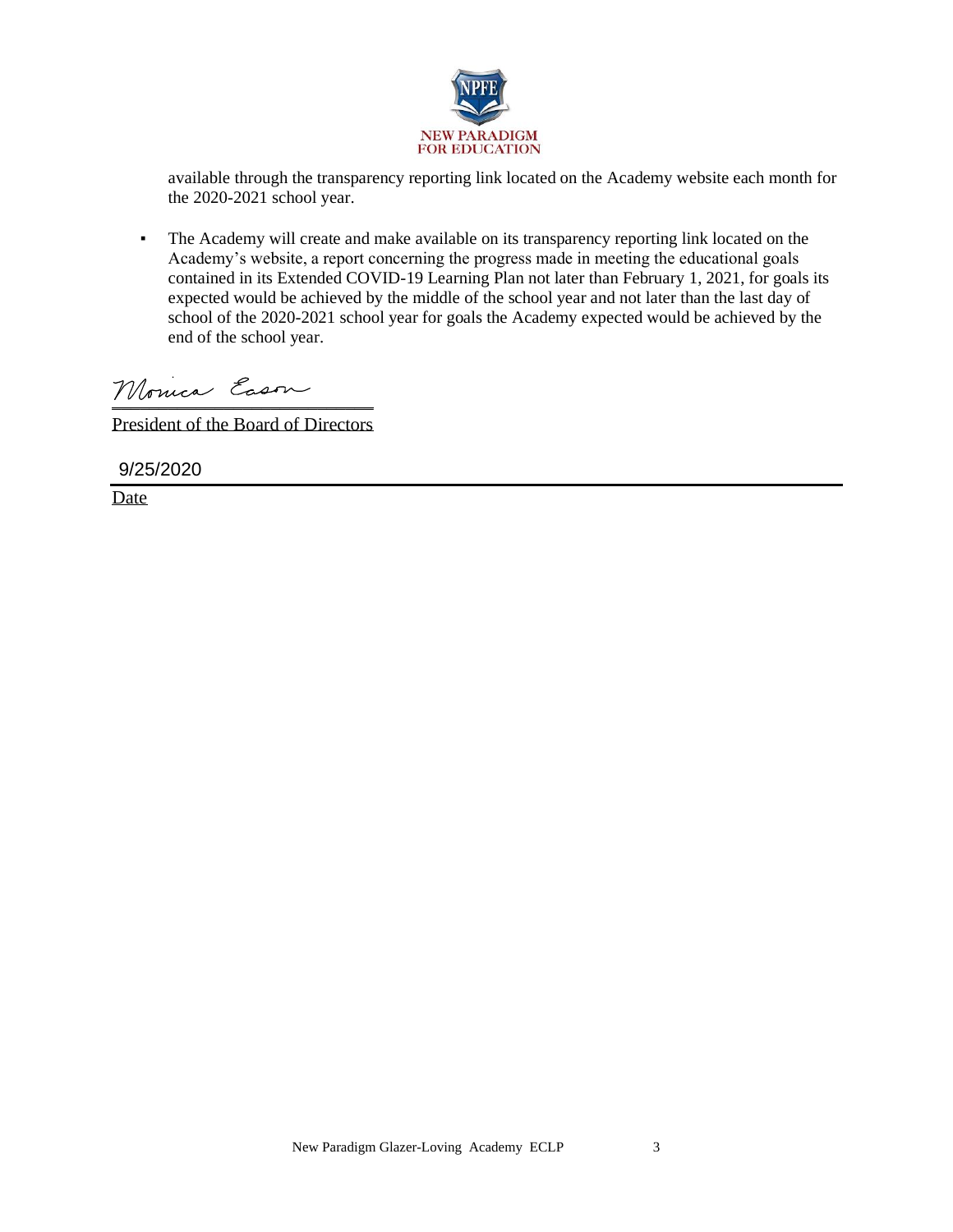

## **Introduction and Overview**

In order to meet academic goals and to serve the needs of our students and their families, New Paradigm for Education (NPFE) requires an Extended COVID-19 Learning Plan. The COVID-19 pandemic has brought with it an unprecedented level of uncertainty. This plan was designed to provide as much clarity as possible as it pertains to our families and their children's education.

We believe every student deserves a high-quality education. We also prioritize the health and safety of our students, their families and our staff. In response to the pandemic, it was crucial that a plan was created that provides continuity of academic service that does three things: requires high levels of student engagement, maintains our long-standing and rigorous goals for student achievement, and provides options that will keep families and staff safe. The following NPFE Extended COVID-19 Learning Plan reflects this.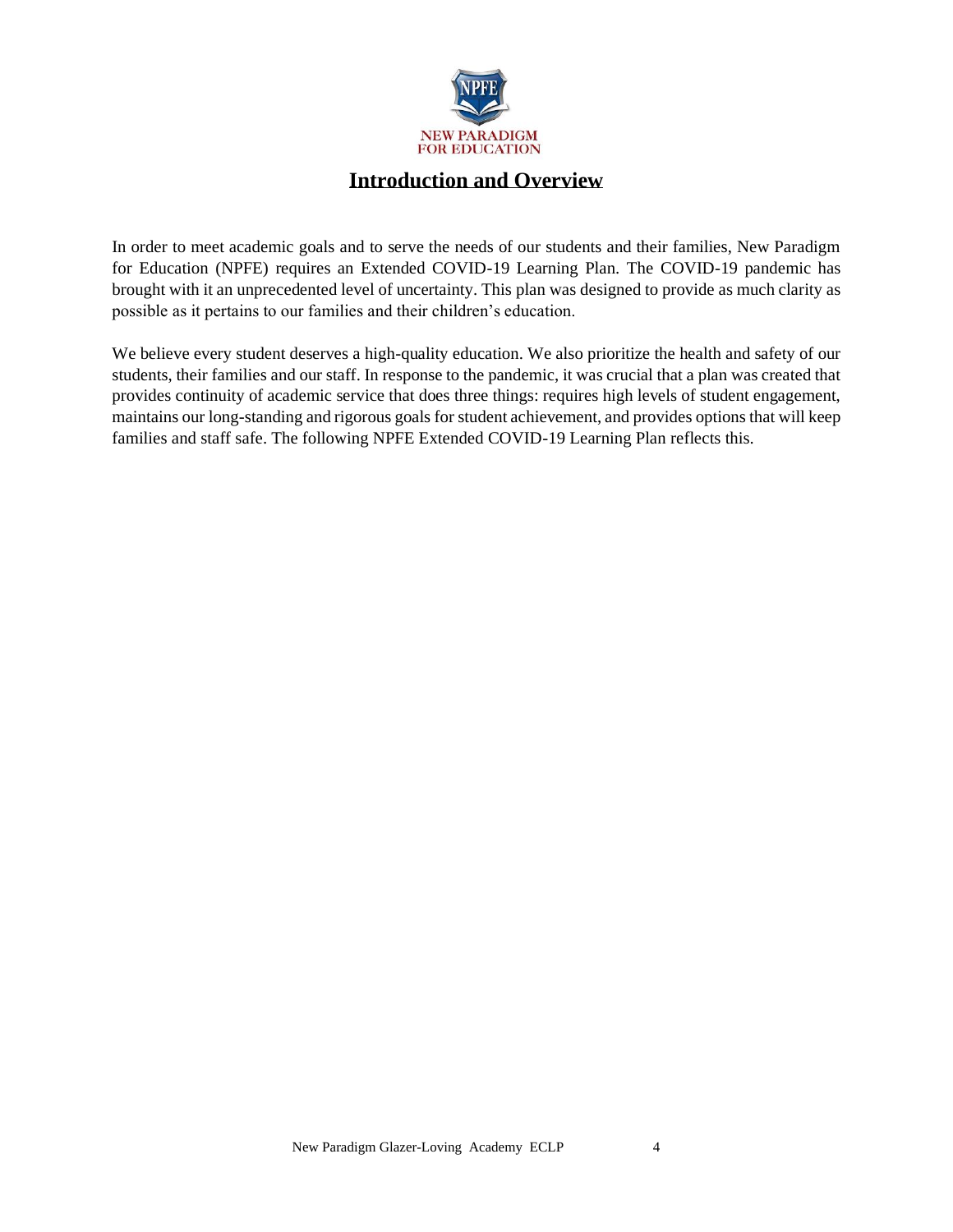

## **Educational Goals**

The benchmark assessment (NWEA MAP Growth) used to measure progress toward attainment of the goals is approved by the Michigan Department of Education and meets all of the following:

- A. Is one of the most commonly administered benchmark assessments in the state;
- B. Is aligned to the content standards of the state;
- C. Complements the state's summative assessment system;
- D. Is internet-delivered and includes a standards-based assessment using a computeradaptive model to target the instructional level of each pupil;
- E. Provides information on pupil achievement with regard to learning content required in a given year or grade span;
- F. Provides immediate feedback to pupils and teachers;
- G. Is nationally normed; and
- H. Provides multiple measures of growth and provides for multiple testing opportunities.

New Paradigm Glazer-Loving Academy shall administer the same benchmark assessment that it administered to pupils in previous years for grades K-8.

Goal 1: All students in grade K-8 will show Students starting below the mean grade level achievement status score will show higher growth for each grade level.

Goal 2: 50% of students, in grades K-8 will meet or exceed their NWEA growth targets when comparing their Fall to Spring scores in reading and mathematics.

Goal 3: Cohort students enrolled for three or more years, will achieve scores equal to or greater than the grade-level mean in both NWEA reading and NWEA mathematics using the 2020 NWEA MAP Growth Norms.

Goal 4: Average student proficiency on the State Standardized Assessment (MSTEP/PSAT8) will meet or exceed the performance of the comparison resident district and comparable charters in the surrounding area and evidence a positive trend of performance.

Goal 5: During the mid-year assessment with NWEA 25% of the students will show positive gains toward meeting their mean growth on NWEA MAP Growth (using the 2020 NWEA MAP Growth Norms) when the mean grade level achievement status score (i.e., 50th percentile score) is used as the starting score.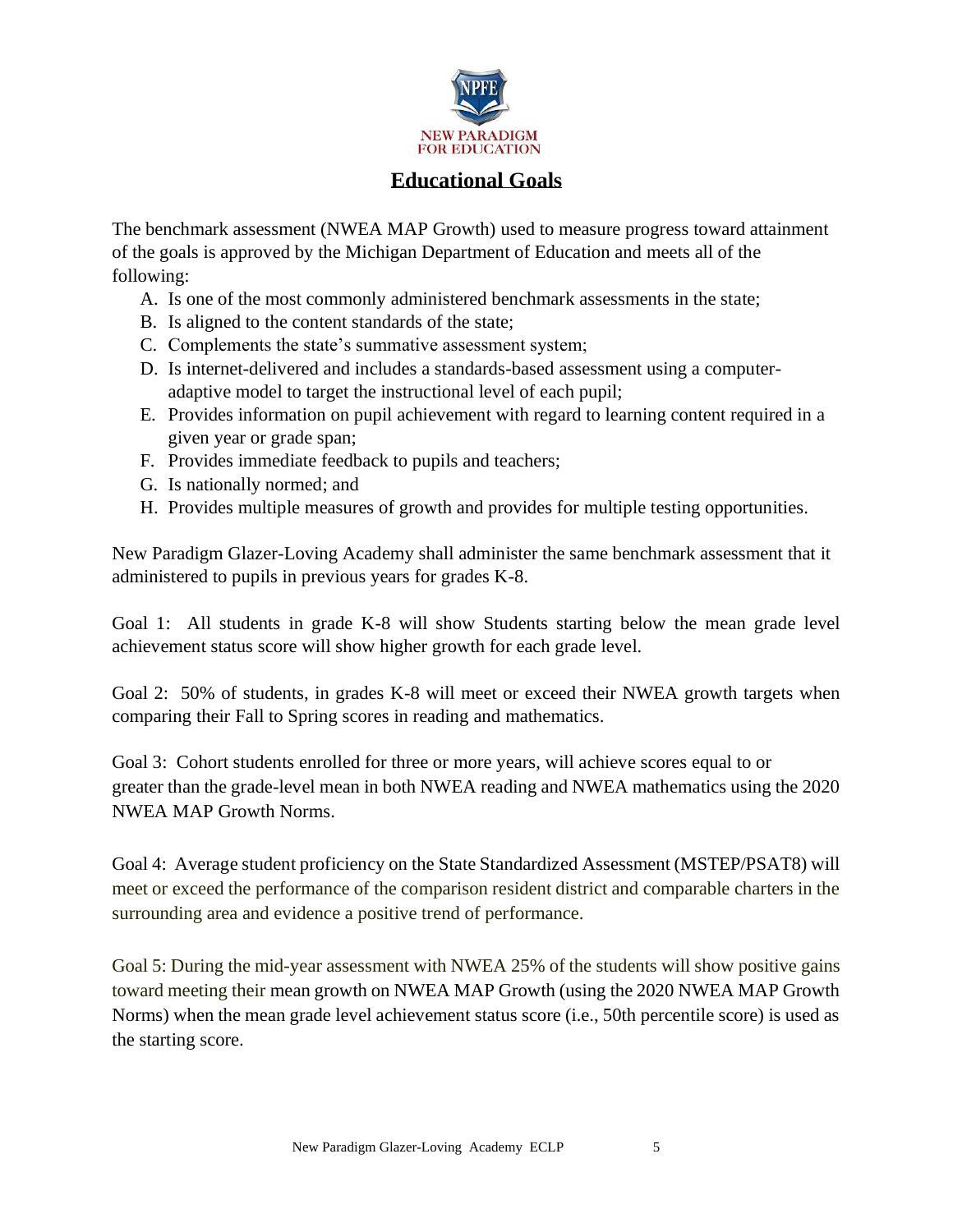

\*Even though the goals compare Fall to Spring scores, Winter NWEA scores will be used to evaluate and track progress towards meeting the EOY goals.

# **Instructional Delivery & Exposure to Core Content**

### **Overview**

Our school year will begin August 31, 2020 for all students. During the first quarter distance learning will be utilized for all grades K-8. However, two in-person scenarios are being offered as well.

Beginning August 31, Grades 3-8 will be engaged in Distance Learning. From August 31 through September 11, Grades K-2 will attend school in-person--in small groups and on alternating days for instruction as well as for orientation and for readiness assessments to be administered. Following this time, K-2 will shift to distance learning.

Two options are provided for the remaining students: in-person instruction and Learning Pods. The table below details delivery methods:

| Format                  | <b>Delivery Method</b>                             | <b>Grades</b> |
|-------------------------|----------------------------------------------------|---------------|
| Distance Learning       | Synchronous lessons via Google Classroom           | $K-8$         |
| In-Person Learning      | Live lessons in classrooms (Mondays-Thursdays)     | $K-8$         |
|                         | Synchronous lessons via Google Classroom (Fridays) |               |
| In-Person Learning Pods | Synchronous lessons via Google Classroom           | $K-8$         |

Families were surveyed regarding their preference and students were placed into their preferred format based on availability. In instances where the number of requests for in-person learning was too small to accommodate, Learning Pods were created in which students will be in the school building, accessing content identical to the Distance Learning format.

Use of Google Classroom makes teaching more productive and meaningful by streamlining assignments, boosting collaboration, and fostering communication. Educators can create classes, distribute assignments, send feedback, and see everything in one place. Classroom also seamlessly integrates with other Google tools like Google Docs and Drive. Synchronous learning will be delivered utilizing our scientifically research-based curriculum along with standard-aligned pacing guides.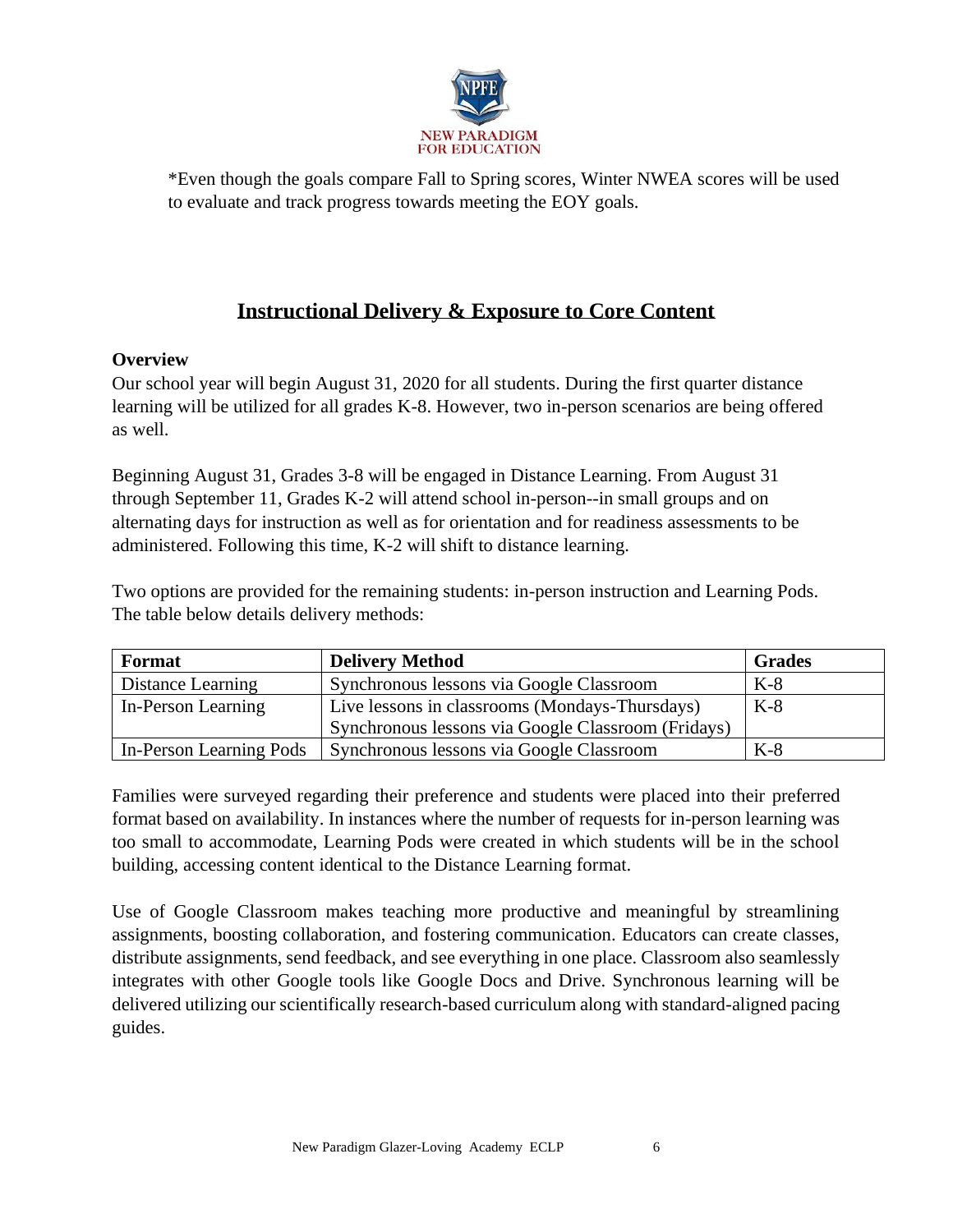

Other asynchronous platforms will be utilized for tutorials, intervention and curricular support for some students. These include: APEX Tutorial, MAP Skills, and Exact Path. These tools and resources will provide targeted support to all students who need them.

For the first quarter, schools will follow this calendar: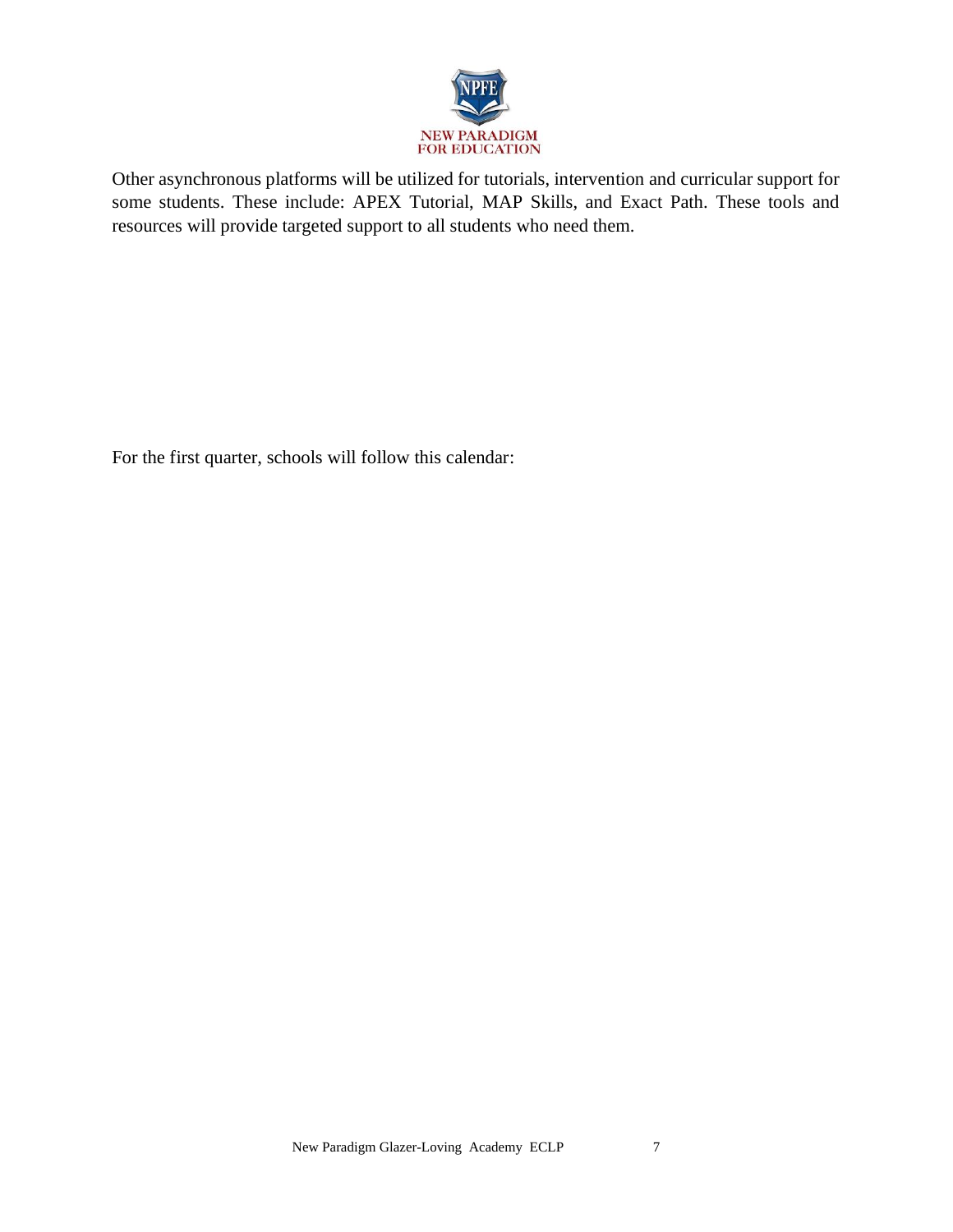

| SCHEDULE                                                               |                                                      |                                                                  |                                                        |  |
|------------------------------------------------------------------------|------------------------------------------------------|------------------------------------------------------------------|--------------------------------------------------------|--|
| (AUGUST 31-SEPTEMBER 11, 2020) 1/2 days the first 2 weeks              |                                                      |                                                                  |                                                        |  |
| <b>K-2: (2 Weeks)</b><br>August 31 - September 11, 2020                | $3 - 5$                                              | $6-8$                                                            | $9 - 12$                                               |  |
| <b>PARTIAL IN-PERSON</b>                                               | <b>DISTANCE LEARNING/VL</b>                          | <b>DISTANCE LEARNING/VL</b>                                      | <b>DISTANCE LEARNING/VL</b>                            |  |
| (8:30am-12:00pm)                                                       | Monday - Friday                                      | Monday - Friday                                                  | Monday - Friday                                        |  |
| A-Group                                                                | Week 1-2: (8:30am-12:00pm)                           | Week 1-2: (8:30am-12:00pm)                                       | Week 1-2: (8:30am-12:00pm)                             |  |
| In-Person (Mon/Wed)                                                    | <b>Class Council (Attendance)</b>                    | <b>Class Council (Attendance)</b>                                | <b>Advisory (Attendance)</b>                           |  |
| <b>B-Group</b><br>In-Person (Tues/Thurs)                               | <b>Character Camp w/SEL</b>                          | Character Camp w/SEL                                             | Character Camp w/SEL                                   |  |
|                                                                        | <b>Readiness Assessments</b>                         | <b>Readiness Assessments</b>                                     | <b>Readiness Assessments</b>                           |  |
| Exact Path/Map Skills (Fri)                                            |                                                      |                                                                  |                                                        |  |
| <b>Orientation</b>                                                     |                                                      |                                                                  |                                                        |  |
| Character Camp w/SEL                                                   |                                                      |                                                                  |                                                        |  |
| <b>School Culture - Routines/Norms</b><br><b>Readiness assessments</b> |                                                      |                                                                  |                                                        |  |
| TRANSITION                                                             |                                                      |                                                                  |                                                        |  |
|                                                                        |                                                      | (SEPTEMBER 14-NOVEMBER 13, 2020)                                 |                                                        |  |
| $K-2$                                                                  | $3 - 5$                                              | $6-8$                                                            | $9 - 12$                                               |  |
| <b>DISTANCE LEARNING</b>                                               | <b>DISTANCE LEARNING</b>                             | <b>DISTANCE LEARNING</b>                                         | <b>DISTANCE LEARNING/VL</b>                            |  |
| Monday - Thursday                                                      | Monday - Thursday                                    | Monday - Thursday                                                | Monday - Thursday                                      |  |
| (8:00am-3:30pm)<br><b>SAMPLE SCHEDULE</b>                              | (8:00am-3:30pm)<br><b>SAMPLE SCHEDULE</b>            | (8:00am-3:30pm)<br><b>SAMPLE SCHEDULE</b>                        | (8:00am-3:15pm)                                        |  |
| 90-Minutes: SFA (M-F)                                                  | 90-Minutes: SFA (M-F)                                | 30-Minutes: Class Council w/ SEL                                 | 30-Minutes: Advisory w/SEL                             |  |
| 90-Minutes: Math (M-F)                                                 | 90-Minutes: Math (M-F)                               | 120-Minutes Reading (A/B Days)                                   | <b>Follow High School Schedule</b>                     |  |
| 30-Minutes: Lunch                                                      | 30-Minutes: Lunch                                    | 120-Minutes Math (A/B Days)                                      |                                                        |  |
| 60-Minutes: Writing<br>45-Minutes: Science/SocStud                     | 60-Minutes: Writing<br>45-Minutes: Science/SocStud   | 120-Minutes Writing (A/B Days)<br>120-Minutes Science (A/B Days) | Friday                                                 |  |
| 30-Minutes: FA/Tutoring (M-F)                                          | 30-Minutes: FA/Tutoring (M-F)                        | 120-Minutes SocStud (A/B Days)                                   | <b>Apex-Tutorial</b><br><b>Enact/Academic Approach</b> |  |
|                                                                        |                                                      | 120-Fine Arts (A/B Days)                                         | (2 Weekly Check-Ins)                                   |  |
| Fridays (8:30am-3:30pm)                                                |                                                      | 30-Minute Lunch                                                  |                                                        |  |
| <b>Distance Learning</b>                                               |                                                      | Friday<br><b>House Meeting</b>                                   |                                                        |  |
| <b>Weekly Overview</b>                                                 |                                                      | <b>APEX Tutorial</b>                                             |                                                        |  |
| <b>Tutoring</b><br><b>Exact Path/MAP Skills</b>                        |                                                      |                                                                  |                                                        |  |
| OR                                                                     |                                                      |                                                                  |                                                        |  |
| <b>LIMITED CAPACITY</b>                                                | <b>LIMITED CAPACITY</b>                              | <b>LIMITED CAPACITY</b>                                          |                                                        |  |
| (15 STUDENTS PER GRADE)                                                | (15 STUDENTS PER GRADE)                              | (15 STUDENTS PER GRADE)                                          |                                                        |  |
| <b>F2F: FACE-TO-FACE</b>                                               | <b>F2F: FACE-TO-FACE</b>                             | <b>F2F: FACE-TO-FACE</b>                                         |                                                        |  |
| Monday - Thursday                                                      | Monday - Thursday                                    | Monday - Thursday                                                |                                                        |  |
| (8:00am-3:30pm)                                                        | (8:00am-3:30pm)                                      | (8:00am-3:30pm)                                                  |                                                        |  |
| <b>Regular School Schedule</b>                                         | Regular School Schedule                              | Regular School Schedule                                          |                                                        |  |
| Fridays (8:30am-3:30pm)                                                | Fridays (8:30am-3:30pm)                              | $Fridays$ (8:30am-3:30pm)                                        |                                                        |  |
| <b>Distance Learning</b>                                               | <b>Distance Learning</b>                             | <b>Distance Learning</b>                                         |                                                        |  |
| <b>Weekly Overview/FA</b>                                              | <b>Weekly Overview/FA</b>                            | <b>Weekly Overview/FA</b>                                        |                                                        |  |
| <b>Tutoring</b><br><b>Exact Path/MAP Skills</b>                        | <b>Tutoring</b><br><b>Exact Path/MAP Skills</b><br>۰ | <b>Tutoring</b><br><b>Exact Path/MAP Skills</b><br>٠             |                                                        |  |

This structure will be reevaluated at the conclusion of the first quarter. At that time, the district and school leadership teams will use current public health and scientific data, as well as recommendations from the State of Michigan, to determine the safest and most appropriate future course of action, which could include a return to full in-person instruction, continuation of online instruction, or some form of hybrid approach that combines the two.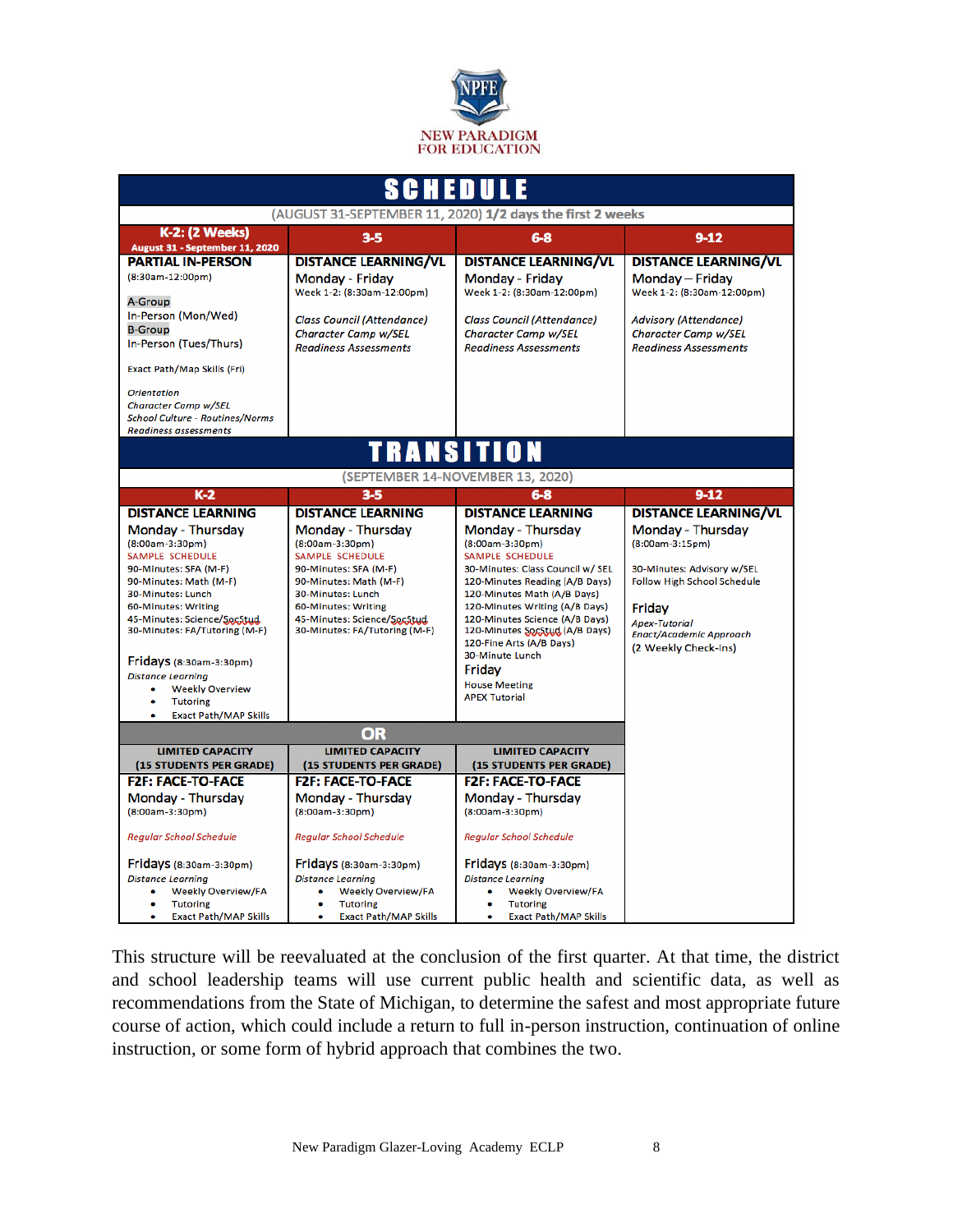

### **Instructional Focus**

All students, in all grades and for all core subjects (English Language Arts, Mathematics, Science and Social Studies) will receive instruction that is aligned to the standards of the students' current grade level. Instruction will be provided using research-based, standards-aligned curricular materials and resources, the same materials and resources as were used in the prior school year. These curricula are: Success for All (Reading), Step Up to Writing, Eureka Math, STEMScopes (Science), MC3 (Social Studies) and Pure Edge as well as Inner Explorer for Social Emotional Learning (SEL). District pacing charts are provided to all teachers that call for the implementation of the same scope and sequence of standards and content as in years prior.

#### **Progress Toward Mastery**

Similar to in-person instruction, teachers are the "first-line" in monitoring learning by pupils. Managing and monitoring takes place daily through live chats, video conferencing, and emails, via the digital platforms. New Paradigm for Education has identified opportunities for both formative and summative assessments throughout the course of the school year (see figures 1 and 2 below). These assessments will guide teachers in determining students' progress toward mastery of gradelevel standards. Teachers will use weekly common PLC time and bi-weekly data meetings for analysis of assessment data and action planning. In addition, teachers will provide students with feedback in the form of both grades and other types of informal feedback on a regular basis.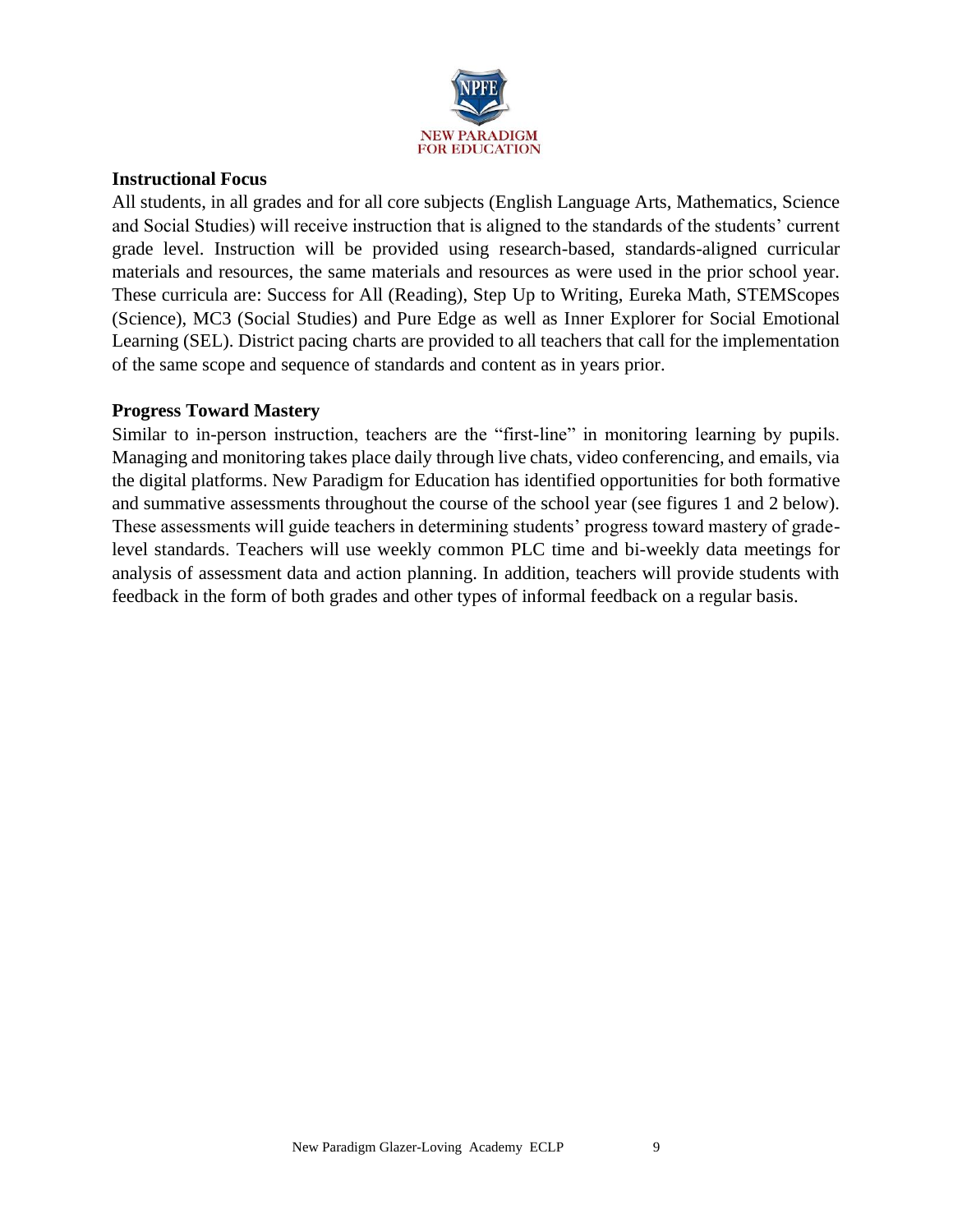

*Figure 2: 6-12 Data Pyramid*



Multiple methods will be used for parents and guardians to access student grades and receive feedback on their child's performance. Grades will be updated regularly by teachers using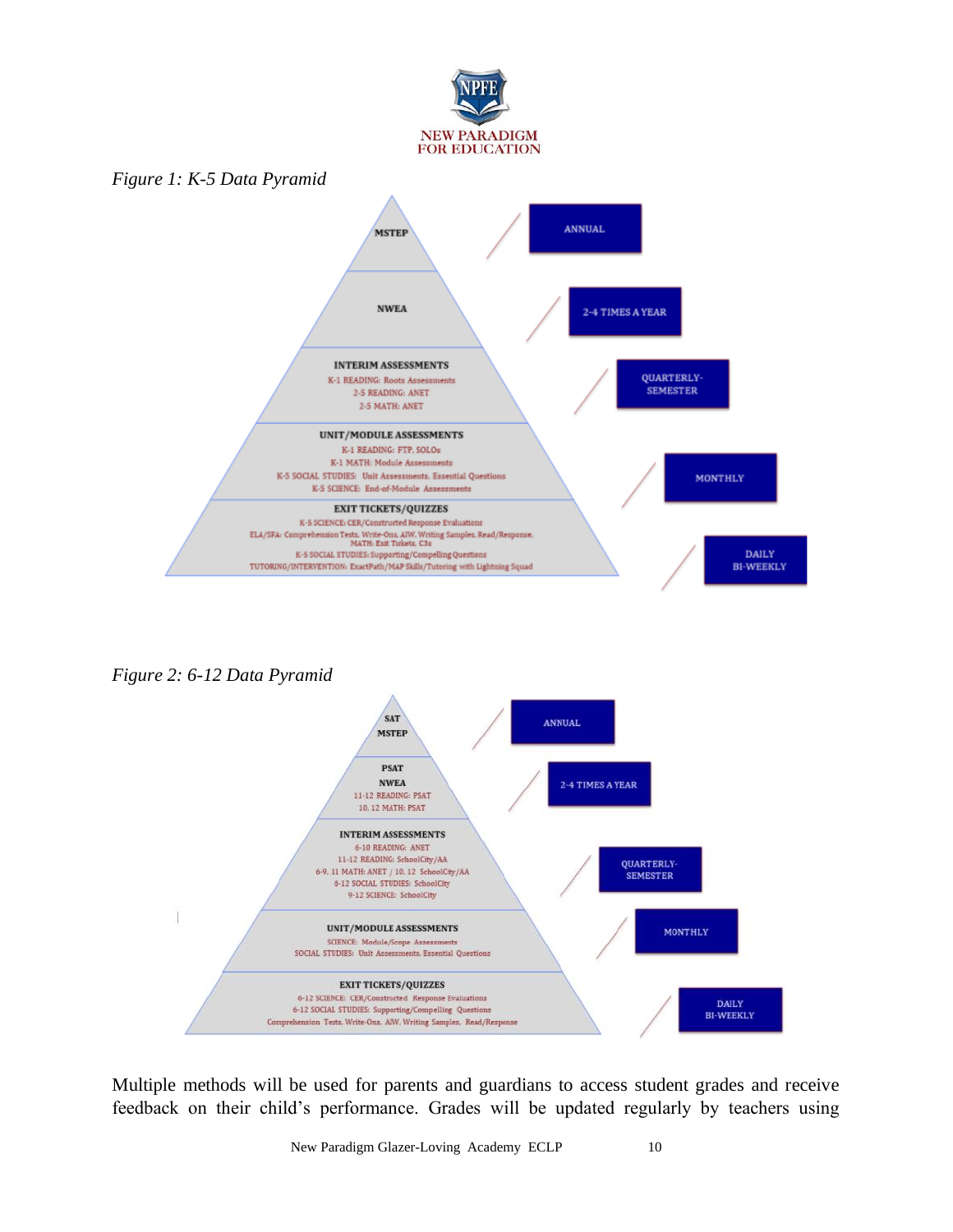

PowerSchool, which is accessible to both families and students. Progress reports are also provided to families in October along with virtual parent teacher conferences scheduled to be held in October and again in December.

School-Family communication will include grades, but it is imperative that it extends beyond just academics. Because New Paradigm for Education values the relationships with students and families in the communities we serve and as part of this commitment and to help pupils feel safe and valued, NPFE's extended learning plan was developed with a strong foundation for communication in this difficult time. Through each phase, communication is at the forefront for effective execution of the plan with all stakeholders.

Outreach efforts include:

- Weekly parent newsletters from school leaders
	- o News/Updates/Reminders
	- o Extended Learning Data
		- Student Usage
		- Performance
	- o Tutorials and Helpful Tips
	- o Parent Meeting Information
	- o Additional Learning Opportunities
		- **•** Enriching Activities/Ideas
- Daily announcements from teachers on the Digital Platform
	- o Digital Chat and Classroom Dashboard
	- o Daily greeting videos
- Weekly Office Hours and availability
- Daily/Weekly messages through Class Dojo, emails, Remind and GroupMe
	- o PBiS points and celebrations
	- o Important updates
	- o Announcements